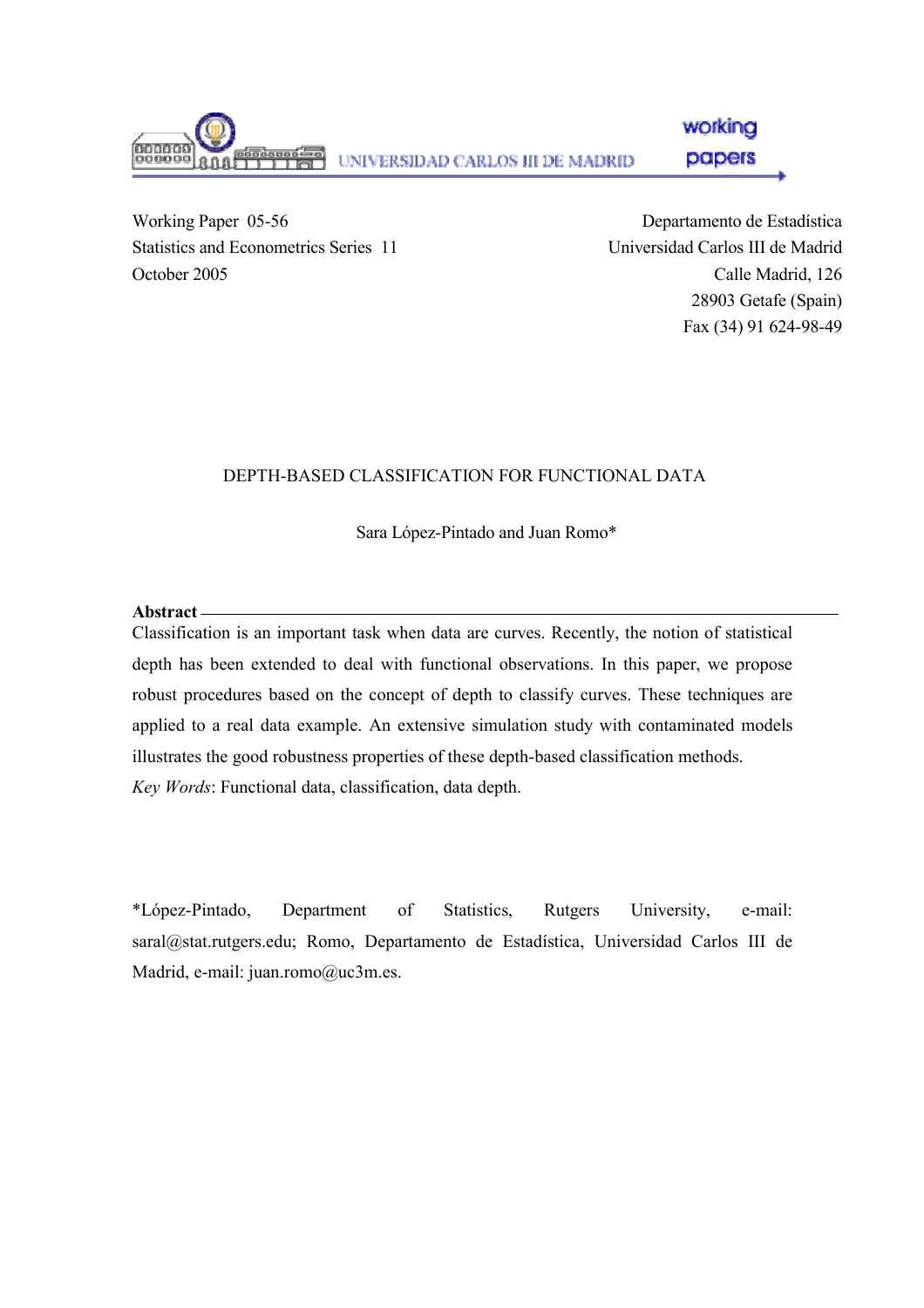### Depth-based classification for functional data

Sara López-Pintado and Juan Romo

Abstract. Classification is an important task when data are curves. Recently, the notion of statistical depth has been extended to deal with functional observations. In this paper, we propose robust procedures based on the concept of depth to classify curves. These techniques are applied to a real data example. An extensive simulation study with contaminated models illustrates the good robustness properties of these depth-based classification methods.

#### 1. Introduction

Classification is an important problem when dealing with functional observations. Due to the huge technological advances and the growing complexity of experiments, curves are now the data frequently produced in different fields, such as biology, physics and economics. Classification of functions has been recently considered by several authors. For example, in ([8]) a penalized discriminant analysis is proposed. It is adequate for situations with many highly correlated predictors, as those obtained by discretizing a function. Nonparametric tools to classify a set of curves have been introduced in [3]. They calculate the posterior probability of belonging to a given class of functions by using a consistent kernel estimator. In addition, a new method for extending classical linear discriminant analysis to functional data has been analyzed in [9]. This technique is particularly useful when only fragments of the curves are observed. The problem of unsupervised classification or clustering of curves is addressed in  $[10]$ , who elaborate a flexible model-based approach for clustering functional data. It is effective when the observations are sparse, irregularly spaced or occur at different time points for each subject. [1] consider unsupervised clustering of functions. They fit the functional data by B−splines and partition the estimated model coefficients using a k−means algorithm. In a related problem, [7] explore a functional data-analytic approach to perform signal discrimination. Many of these procedures are, however, highly sensitive to outliers. We propose in this paper two robust methods for supervised classification of curves based on the idea of depth for functional data.

A statistical depth expresses the "centrality"or "outlyingness"of an observation within a set of data (or with respect to a probability distribution) and provides a

Key words and phrases. Functional data, classification, data depth.

This research was supported in part by Spanish Ministry of Education and Science grants BEC2000-0167 and BEC2002-03769.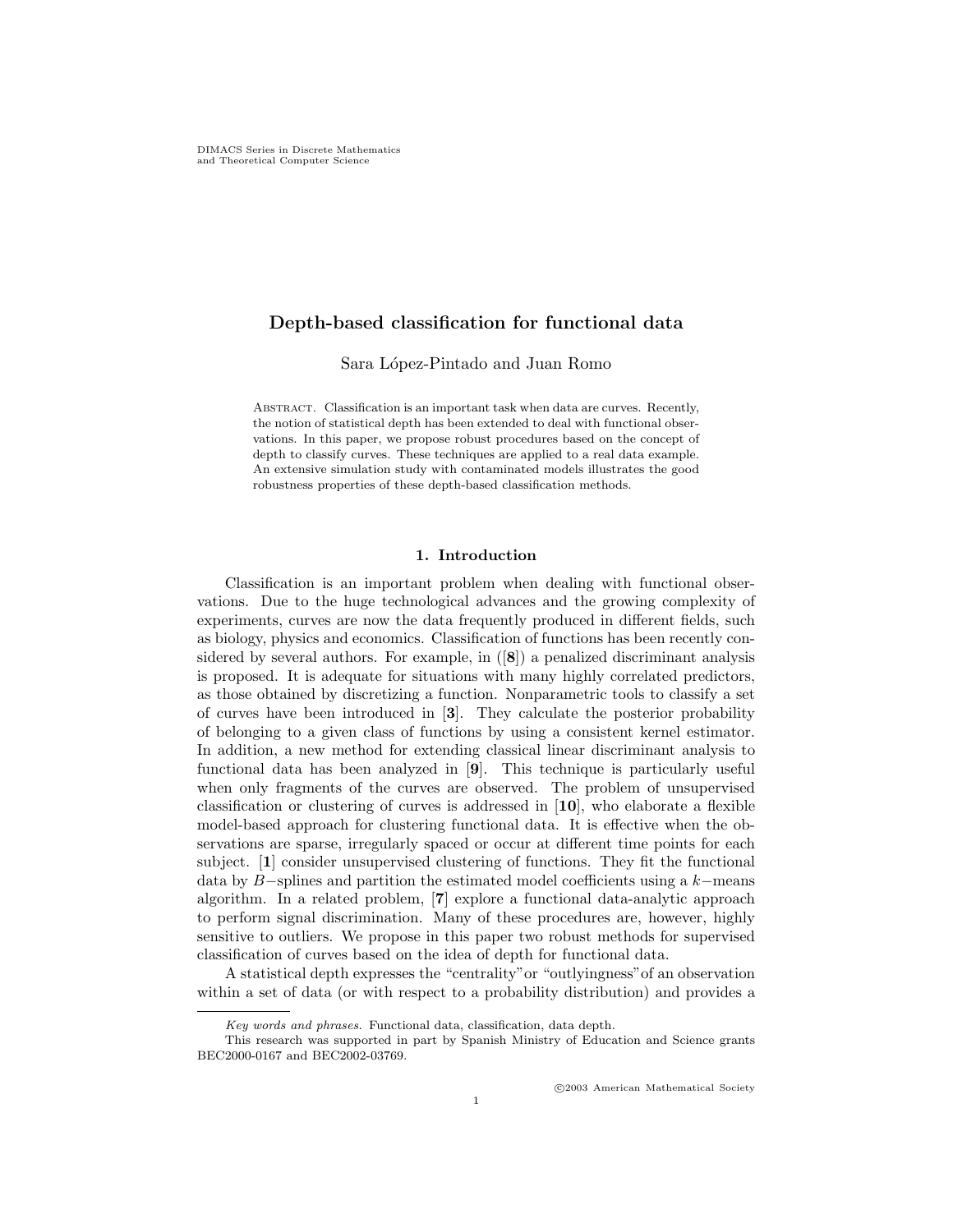criterion to order observations from center-outward. [22] and [14] introduced the earlier and most used definitions of depth in the multivariate context. Recently, new notions of depth for finite dimensional data have been proposed and all of them extensively studied (see, for example, [13], [15], [16], [18], [21], [23], [24] and [25]). Depth-based classification has been already analyzed in the literature for multivariate observations in, e.g.,  $[5]$ ,  $[6]$ ,  $[11]$ ,  $[12]$  and  $[20]$ . Recently, the notion of depth has been extended to functional data. Fraiman and Muniz  $(|2|)$ have proposed a depth for functions defined as the integral of univariate depths. Alternatively, López-Pintado and Romo  $([17])$  have introduced a functional depth based on the proportion of bands including the curve graph.

Robustness is an interesting feature of the statistical methods based on depth. Robust techniques are even more useful for functional data than for multivariate observations because functional outliers can affect the statistical analysis in many different ways and they are not always easy to identify. The idea behind the depthbased classification methods proposed below is to construct a distance between an observation and the most representative data from each group. The functional depth measures how representative or interior is an observation within its group.

The rest of the article is organized as follows. In the next section we recall some ideas on depth for functional data. Section 3 presents two depth-based classification procedures for curves. A real data example is analyzed in section 4. The robustness of these new discrimination methods is illustrated in section 5 with an extensive simulation. Finally, section 6 collects the main conclusions of the paper.

#### 2. Depth for functional data

The classification methods proposed below can be implemented with any depth defined for functional observations. We will use the idea of depth for functions introduced in [17]. It is a graph-based approach. Therefore, in this section we review some concepts about function graphs that will be used throughout the paper. Let  $x_1(t),...,x_n(t)$  be a set of real functions. For simplicity, we will assume that they belong to the space  $C[0, 1]$  of continuous functions defined on the interval  $[0, 1]$ . The graph of a function x is the subset of  $\mathbb{R}^2$ 

(2.1) 
$$
G(x) = \{(t, x(t)) : t \in [0, 1]\}.
$$

The band in  $\mathbb{R}^2$  determined by k curves from the sample  $x_1, ..., x_n$  is

$$
V(x_{i_1}, x_{i_2}, ..., x_{i_k}) = \left\{ (t, y) : t \in [0, 1], \min_{r=1, ..., k} x_{i_r}(t) \le y \le \max_{r=1, ..., k} x_{i_r}(t) \right\}
$$
  
(2.2)  

$$
= \left\{ (t, y) : t \in [0, 1] \ y = \alpha_{t} \min_{r=1, ..., k} x_{i_r}(t) + (1 - \alpha_t) \max_{r=1, ..., k} x_{i_r}(t), \text{for some } \alpha_t \in [0, 1] \right\}.
$$

Figure 1a shows the band determined by two curves  $V(x_1, x_2)$ . In Figure 1b two additional curves,  $y_1$  and  $y_2$ , are also represented. The red curve  $y_1$  is included in the band, whereas the black one  $y_2$  does not (since it is not always inside the band). The band can be determined by more than two curves. Thus, Figure 2 presents a band  $V(x_1, x_2, x_3)$  defined by three curves.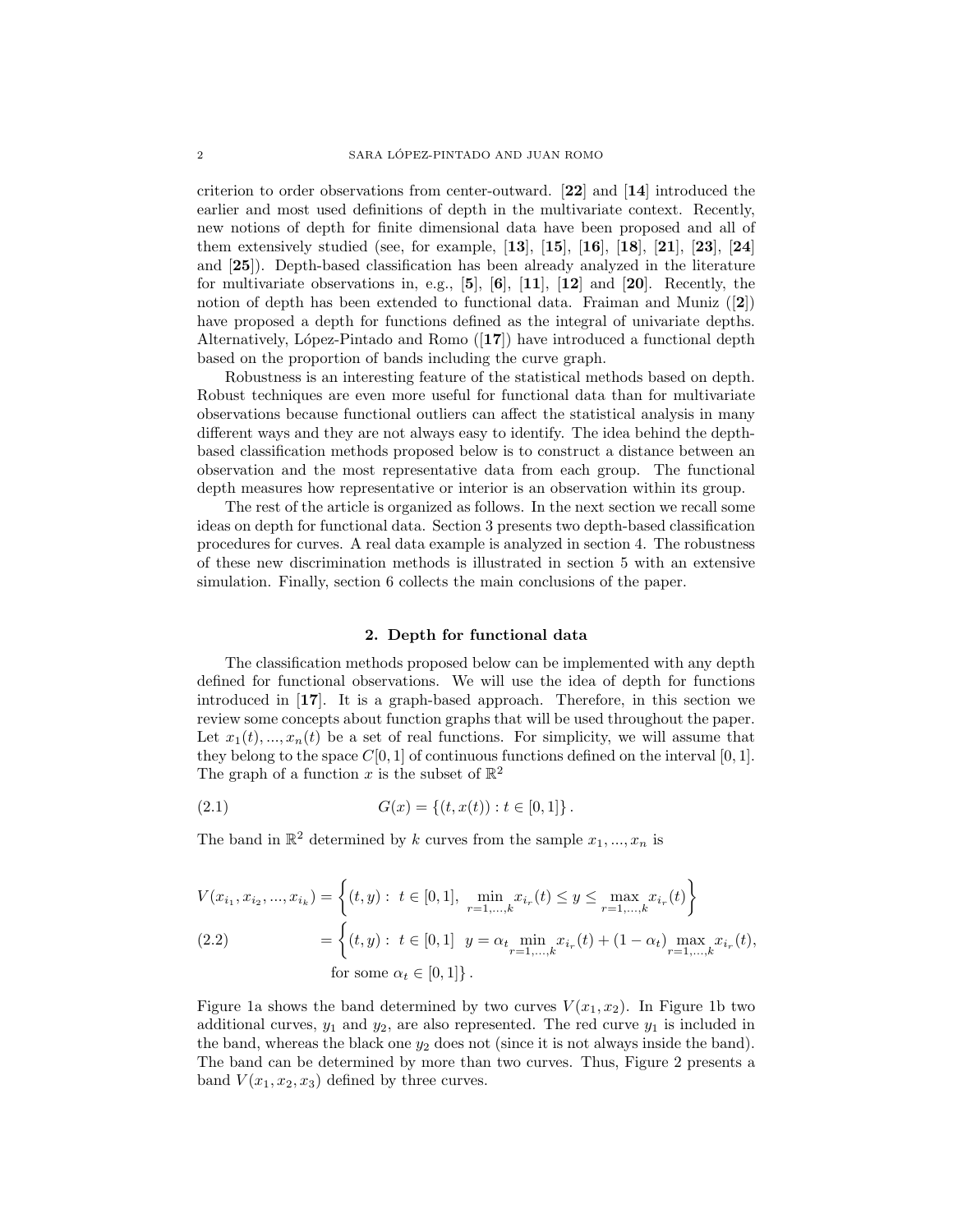

FIGURE 1. (a) Band defined by two curves  $x_1, x_2$ , and (b) a third curve  $y_1$  belonging to the band  $V(x_1, x_2)$  and a fourth curve  $y_2$  not completely inside the band.



FIGURE 2. Band determined by three curves  $x_1$ ,  $x_2$ , and  $x_3$ .

For any of the functions  $x$  in  $\{x_1, ..., x_n\}$ , the quantity

$$
S_n^{(j)}(x) = {n \choose j}^{-1} \sum_{1 \le i_1 < i_2 < \ldots < i_j \le n} I\{G(x) \subset V(x_{i_1}, x_{i_2}, \ldots, x_{i_j})\}, \ j \ge 2,
$$

expresses the proportion of bands  $V(x_{i_1}, x_{i_2}, ..., x_{i_j})$  determined by j different curves  $x_{i_1}, x_{i_2},..., x_{i_j}$  containing the graph of  $x$  ( $I{A} = 1$ , if A occurs, and  $I{A} = 0$ , otherwise). The definition of depth for functional data introduced by [17] states that for functions  $x_1, ..., x_n$ , the band depth of any of these curves x is

$$
S_{n,J}(x) = \sum_{j=2}^{J} S_n^{(j)}(x), \ J \ge 2.
$$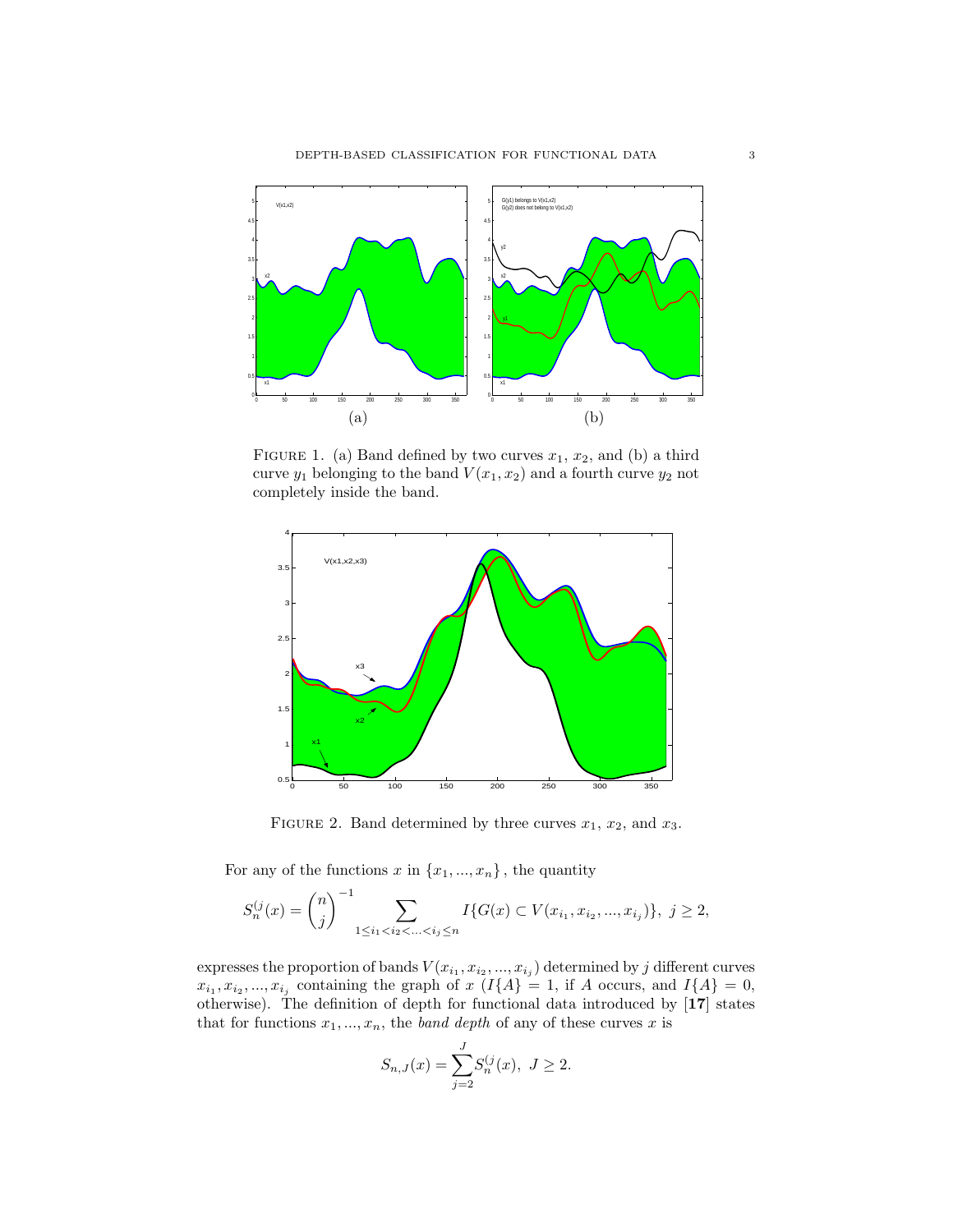

FIGURE 3. (a) Three deepest curves in red, yellow and green, respectively, and (b) ten less deepest curves in red.

If  $X_1, X_2, ..., X_n$  are independent copies of the stochastic process X which generates the observations  $x_1, ..., x_n$ , the population versions of these depth indexes are

$$
S^{(j}(x) = P\{G(x) \subset V(X_{i_1}, X_{i_2}, ..., X_{i_j})\}
$$

and

$$
S_J(x) = \sum_{j=2}^{J} S^{(j)}(x) = \sum_{j=2}^{J} P\{G(x) \subset V(X_{i_1}, X_{i_2}, ..., X_{i_j})\}.
$$

A sample median function  $\hat{m}_{n,J}$  is a curve from the sample with highest depth value,

$$
\widehat{m}_{n,J} = \underset{x \in \{x_1, \ldots, x_n\}}{\arg \max} S_{n,J}(x),
$$

and a population median is a function  $m_J$  in  $C[0, 1]$  maximizing  $S_J(\cdot)$ . If there is more than one function achieving the depth maximum value, the median is defined as the average of those curves maximizing depth.

The band depth is applied to a a real data set of functions represented in Figure 3. The curves constitute the angle formed by the hip in the sagittal plane during one gait cycle for a set of thirty nine boys ([19]). The three deepest curves appear in red, yellow and green (left panel). Note that these curves resemble the main characteristics of the whole set. The ten less deepest curves are marked in red (right panel). These curves could be consider as outer observations within the sample.

Following also [17], a more flexible notion of depth (called *generalized band* depth) can be introduced if instead of considering the indicator function in the definition of depth we measure the set where the function is inside the corresponding band. For any function x in  $\{x_1, ..., x_n\}$  and  $j \geq 2$ , let

$$
A_j(x) \equiv A(x; x_{i_1}, x_{i_2}, \dots, x_{i_j}) \equiv \left\{ t \in [0, 1] : \min_{r=i_1, \dots, i_j} x_r(t) \le x(t) \le \max_{r=i_1, \dots, i_j} x_r(t) \right\}
$$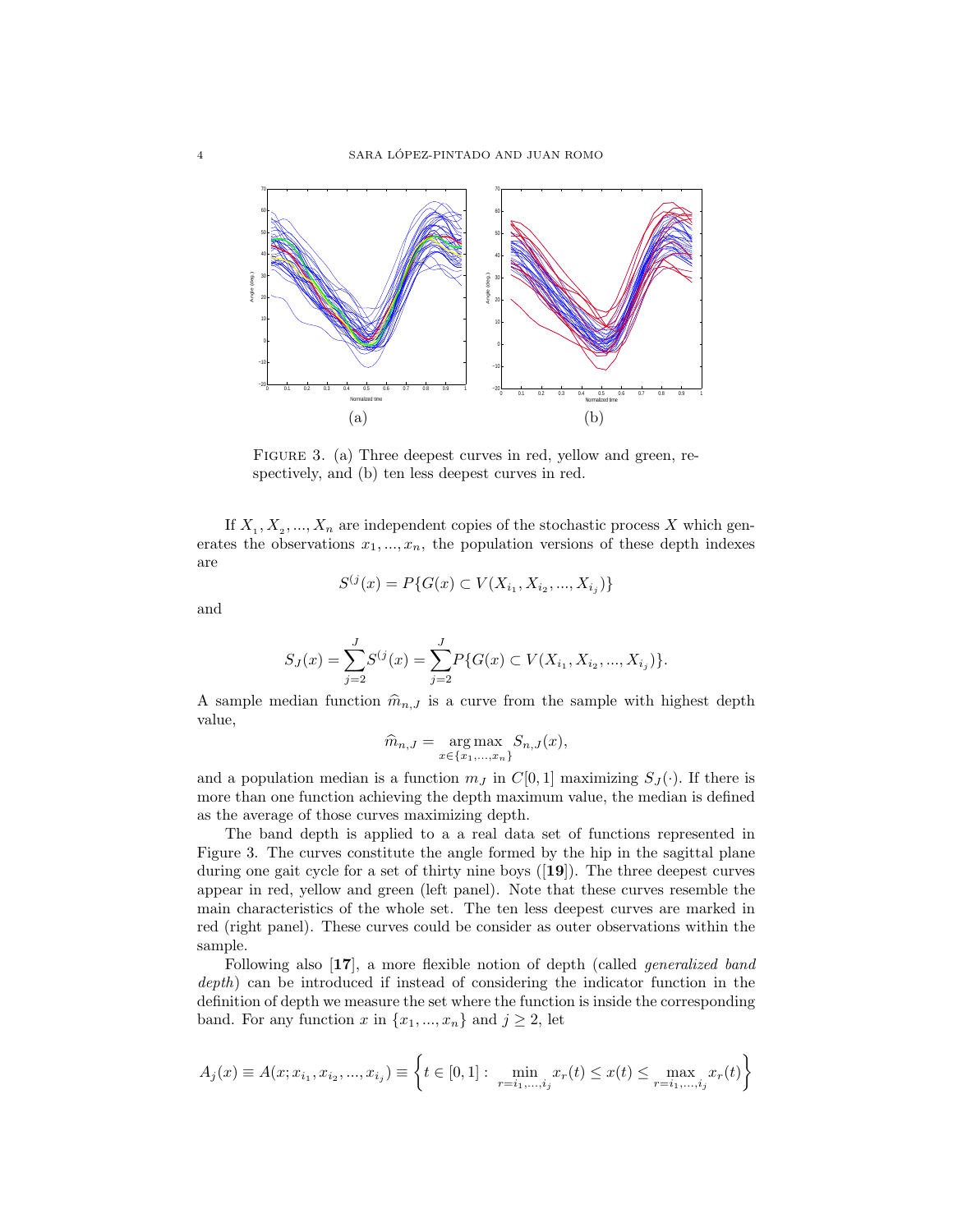

FIGURE 4. Set of points t where y is inside the band  $V(x_1, x_2)$ .

be the set of points in the interval  $[0, 1]$  where the function x is inside the band determined by the observations  $x_{i_1}, x_{i_2}, ..., x_{i_j}$ . Figure 4 shows a red curve y which is only partially contained in the band  $V(x_1, x_2)$ ; the set where y is inside the band is marked in black.

If  $\lambda$  is the Lebesgue measure on the interval [0, 1],  $\lambda(A_i(x))$  is the "proportion of time" that  $x$  is inside the band. Thus,

$$
GS_n^{(j)}(x) = {n \choose j}^{-1} \sum_{1 \le i_1 < i_2 < \ldots < i_j \le n} \lambda(A(x; x_{i_1}, x_{i_2}, \ldots, x_{i_j})), \ j \ge 2,
$$

is a generalized version of  $S_n^{(j)}(x)$ : if x is always inside the band, the measure  $\lambda(A_i(x))$  is one and this generalizes the previous definition of depth. If a general compact interval  $I$  is used instead of  $[0, 1]$ , the expression must be normalized by dividing by  $\lambda(I)$ .

As defined in [17], the *generalized band depth* of any of the curves x in  $\{x_1, ..., x_n\}$ is

$$
GS_{n,J}(x) = \sum_{j=2}^{J} GS_n^{(j)}(x), J \ge 2.
$$

If  $X_1, X_2, ..., X_n$  are independent copies of the process X which provide the observations  $x_1, ..., x_n$ , the population version of these indexes are

$$
GS^{(j)}(x) = E \ \lambda(A(x; X_{i_1}, X_{i_2}, ..., X_{i_j})), \ j \ge 2,
$$

and

$$
GS_J(x) = \sum_{j=2}^{J} GS^{(j)}(x) = \sum_{j=2}^{J} E\lambda(A(x; X_{i_1}, X_{i_2}, ..., X_{i_j})), J \ge 2.
$$

The generalized band depth is very stable in  $J$ , providing the same centeroutward order in a collection of curves. Therefore, in what follows we consider  $J = 2$  and denote  $GS_2 = GS$ . The theoretical properties of the band-depth and its generalized version are extensively studied in [17].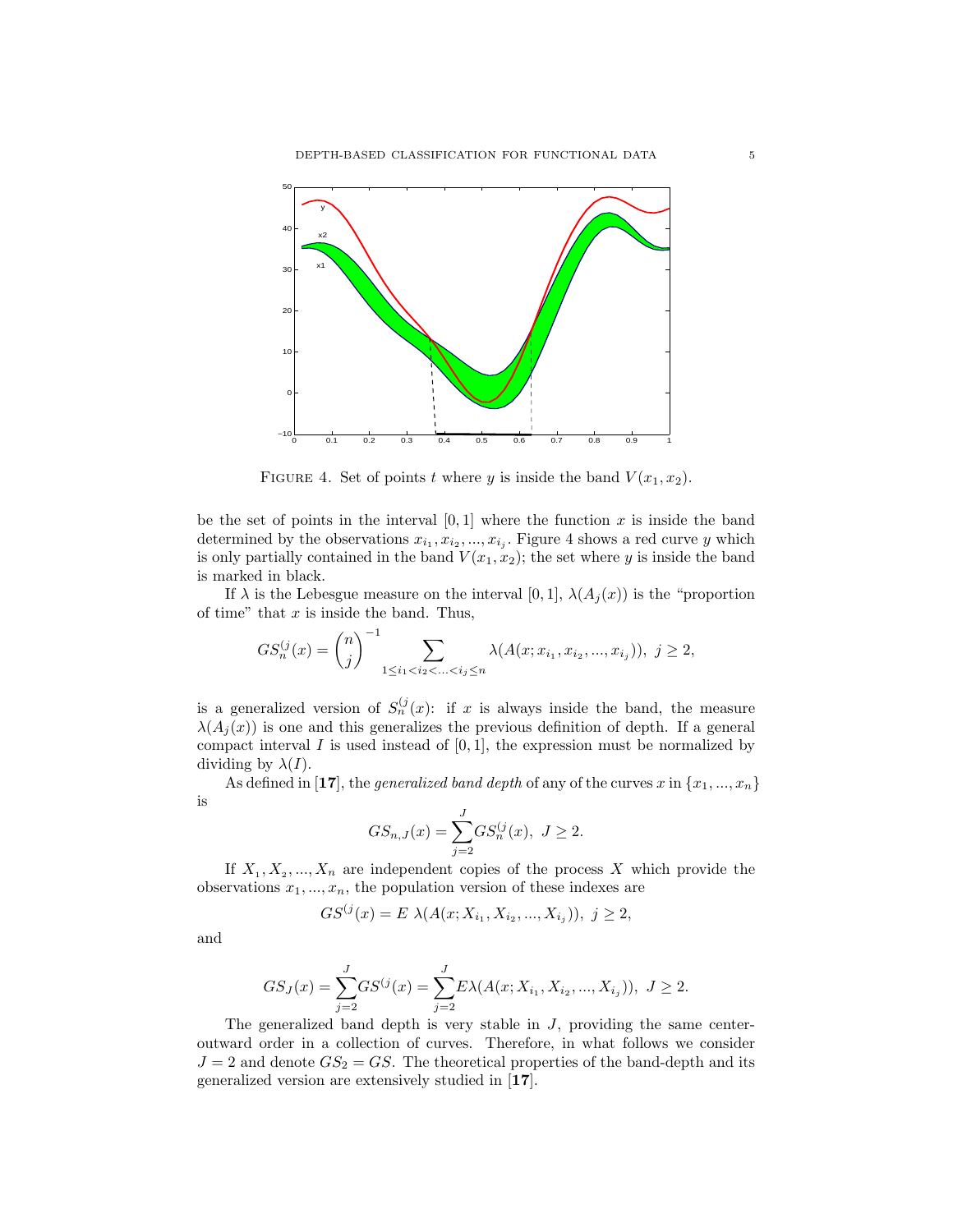

FIGURE 5. (a) Three deepest curves in red, yellow and green, and (b) ten less deepest curves in red, using in both cases the generalized band depth.

The sample median function using the generalized band depth is denoted as

$$
\widehat{m}_{n,GS} = \underset{x \in \{x_1, \ldots, x_n\}}{\arg \max} GS_{n,J}(x).
$$

Figure 5 shows the deepest and less deepest curves for the generalized band depth. For simplicity, we will denote by S any of these definitions of depth in the rest of the paper.

In addition to the definition of median function, the notion of functional depth allows to define order-based statistics, such as L-statistics. For example, a functional version of the  $\alpha$ −trimmed mean is defined as the average of the  $n - [n\alpha]$ deepest curves from the sample ([na] is the integer part of na). Let  $x_{(1)},...,x_{(n)}$  be the center-outward ordered sample, based on  $S$ , where  $x_{(1)}$  is the deepest observation and  $x_{(n)}$  is the less deepest one. The  $\alpha$ -trimmed mean is defined as

$$
m^{\alpha} = \frac{\sum_{i=1}^{n-[n\alpha]} x_{(i)}}{n - [n\alpha]}.
$$

If there are curves in the sample with the same depth,  $S(x_{i_1}) = S(x_{i_2}) = ... =$  $S(x_{i_k})$  with  $i_1 < i_2 < \ldots < i_k$ , they are ordered according to their original order in the sample: if  $x_{i_1}$  is the  $r-th$  deepest point from the sample  $(x_{i_1} = x_{(r)})$  then  $x_{i_2} = x_{(r+1)},..., x_{i_k} = x_{(r+k-1)}.$ 

### 3. Classification for functions

In supervised classification, the curves belong to known groups  $A_1, \ldots, A_G$  and the goal is to assign any new observation to one of the G groups. Let  $x_1, \ldots, x_n$ be a collection of continuous curves defined on the compact interval  $[0, 1]$  and let  $y_i$  be a natural number in  $\{1, \ldots, G\}$  denoting the class of  $x_i$ . A classification rule separates the space of continuous functions  $C[0, 1]$  in G disjoint groups  $\widehat{A}_1$ ,  $\widehat{A}_2, ..., \widehat{A}_G$ , such that  $x \in \widehat{A}_g$  if, and only if, the class prediction is g. Hence, a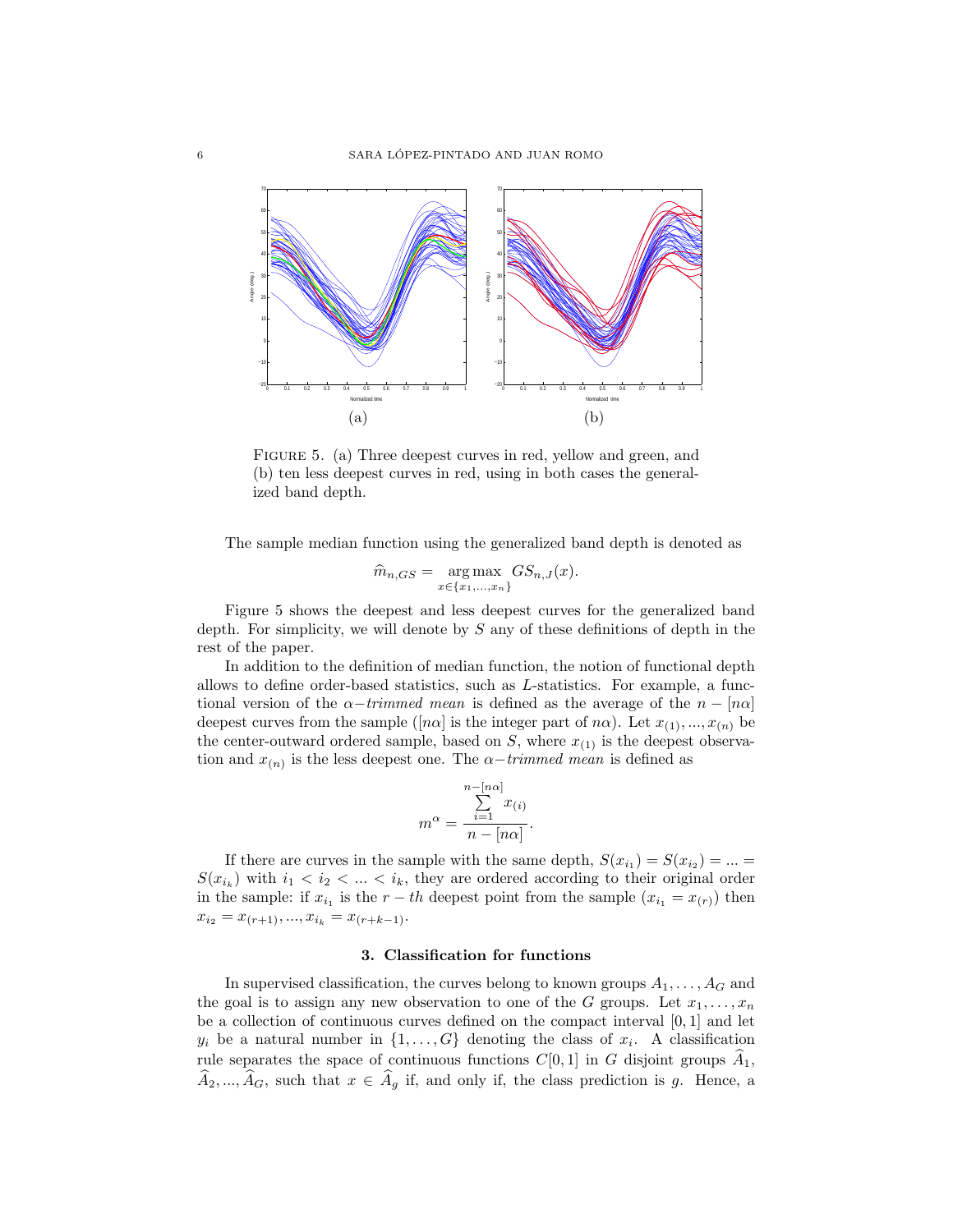classification rule assigns any new observation to a group based on the observations with known group.

To estimate the error (or misclassification) rate, the known observations are divided into the learning or training set  $L = \{(x_1, y_1), (x_2, y_2), ... (x_{n_L}, y_{n_L})\}$  and the validation or test set  $T = \{x_1, ..., x_{n_T}\}\.$  The classification rule is constructed from the training set and applied to the observations in the test set, comparing the true class membership with the predicted one. The estimated error rate  $e$  is the ratio between the number of misclassified observations in T and the total number  $n<sub>T</sub>$ . In practice, there are many situations where the test set is not predefined and to estimate the error rate, random partitions of the sample data set into training L and test set T are considered.

In this section two new methods of supervised classification for functional data based on depth are presented: "distance to the trimmed mean" and "weighted averaged distance".

Distance to the trimmed mean (D). Calculates the distance from the new observation to the trimmed mean of each group. The steps are the following:

- (1) Compute the trimmed mean for each group (for a given  $\alpha$ ):  $m_g^{\alpha}$ ,  $g =$  $1, ..., G.$
- (2) Calculate the distance from a new observation  $x_i$  to  $m_g^{\alpha}$ :  $d(x_i, m_g^{\alpha})$ ,  $g =$  $1, ..., G$ , where d is any distance in  $C[0, 1]$ . In particular, throughout this paper we consider

$$
d(x, y) = ||x - y||_1 = \int_0^1 |x(t) - y(t)| dt
$$

(3) Classify  $x_i$  in the group k such that:  $d(x_i, m_k^{\alpha}) = \min_{g=1,...,G} \{d(x_i, m_g^{\alpha})\}\.$ 

Depending on the trimming, the two extreme cases are: i) to compute the distance to the mean  $(\alpha = 0)$ , and ii) to calculate the distance to the deepest observation  $(\alpha = (n-1)/n)$ .

Weighted Averaged Distance (AD). This second classification method obtains the distance from an observation to a group as a weighted average of distances to each element in the group. The weights will be determined by the points depth within the group. Thus, the influence of any observation on the final distance will depend on its depth, i.e., the deeper an observation, the greater its weight in the calculated distance. Let  $A_g = \{x_1, ..., x_{n_g}\}.$  The weighted average distance of x to  $A_q$  is

(3.1) 
$$
AD(x, A_g) = \frac{\sum_{i=1}^{n_g} d(x, x_i) S(x_i)}{\sum_{i=1}^{n_g} S(x_i)},
$$
 where  $n_g$  is the size of the group  $A_g$ .

A problem with the notion of "weighted averaged distance" is that the result depends strongly on the number of observations in each group. Therefore, if the number of observations in separate groups are too different, the outcome of the classification is inaccurate. A plausible approach, denoted as "Trimmed Weighted Averaged Distance"  $(TAD)$ , is to fix  $m \leq n_1, ..., n_q$  and consider only the m deepest observations from each group to compute the distance. Thus,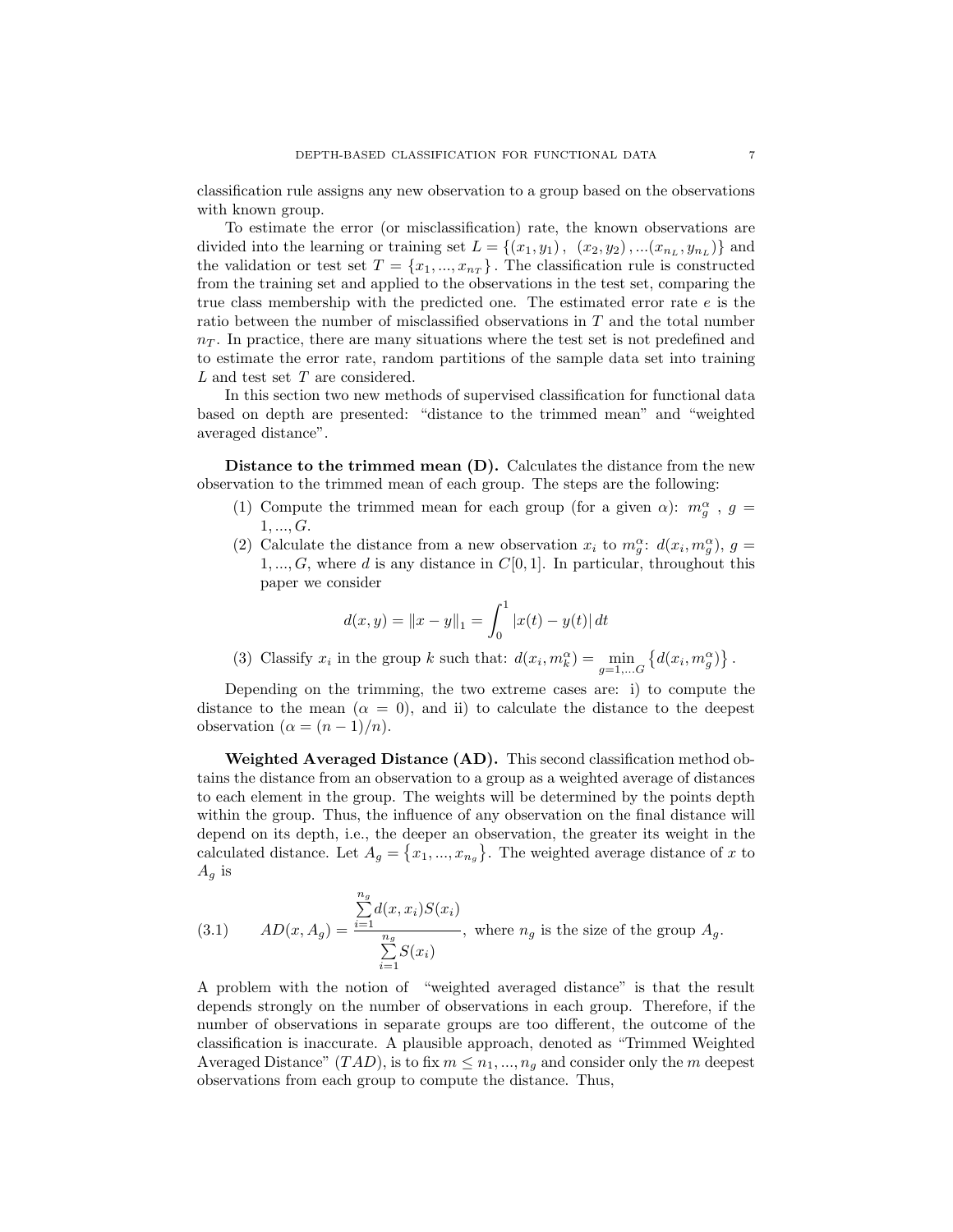

FIGURE 6. Growth curves for fifty four girls (in red) and thirty nine boys (in blue).

(3.2) 
$$
TAD(x, A_g) = \frac{\sum_{i=1}^{m} d(x, x_{(i)}) S(x_{(i)})}{\sum_{i=1}^{m} S(x_{(i)})}
$$

### 4. Real data example

.

Next we apply the classification techniques to the growth curves for a sample of boys and girls from [19] (see Figure 6). The observations are the heights (in centimeters) of fifty four girls and thirty nine boys measured at a set of twenty nine ages from one to eighteen years old. The original data was smoothed using a spline basis. We use this data set to compare the performance of the classification methods introduced in the previous section (D, AD and TAD), applying them to classification in two groups (boys-girls). We have estimated the error or misclassification rate by separating the sample into  $k$  groups of the same size and considering one of them as the validation or test group  $T$ . The remaining observations constitute the learning set L. We calculate the number of misclassified observations from the validation group. All these steps are repeated changing the test group k times and the total error rate is defined as the number of misclassified observations over the total number of observations for each method. Three validation approaches are used to estimate the probability error: V1 (dividing the sample in  $k = 4$  parts), V2 (dividing the sample in  $k = 10$  parts) and V3 (classical cross-validation, dividing the sample in  $k = n_1 + n_2$  parts, where  $n_i$  is the size of group i).

a. Distance to the trimmed mean (D)

The  $\alpha$ -trimmed mean is computed for each group of curves (boys and girls respectively) with  $\alpha = 0.2$  and using three different notions of depth: band depth with  $J = 3$  (S<sub>3</sub>), band depth with  $J = 4$  (S<sub>4</sub>) and the generalized band depth (GS). The error rate is estimated using three validation procedures V1, V2 and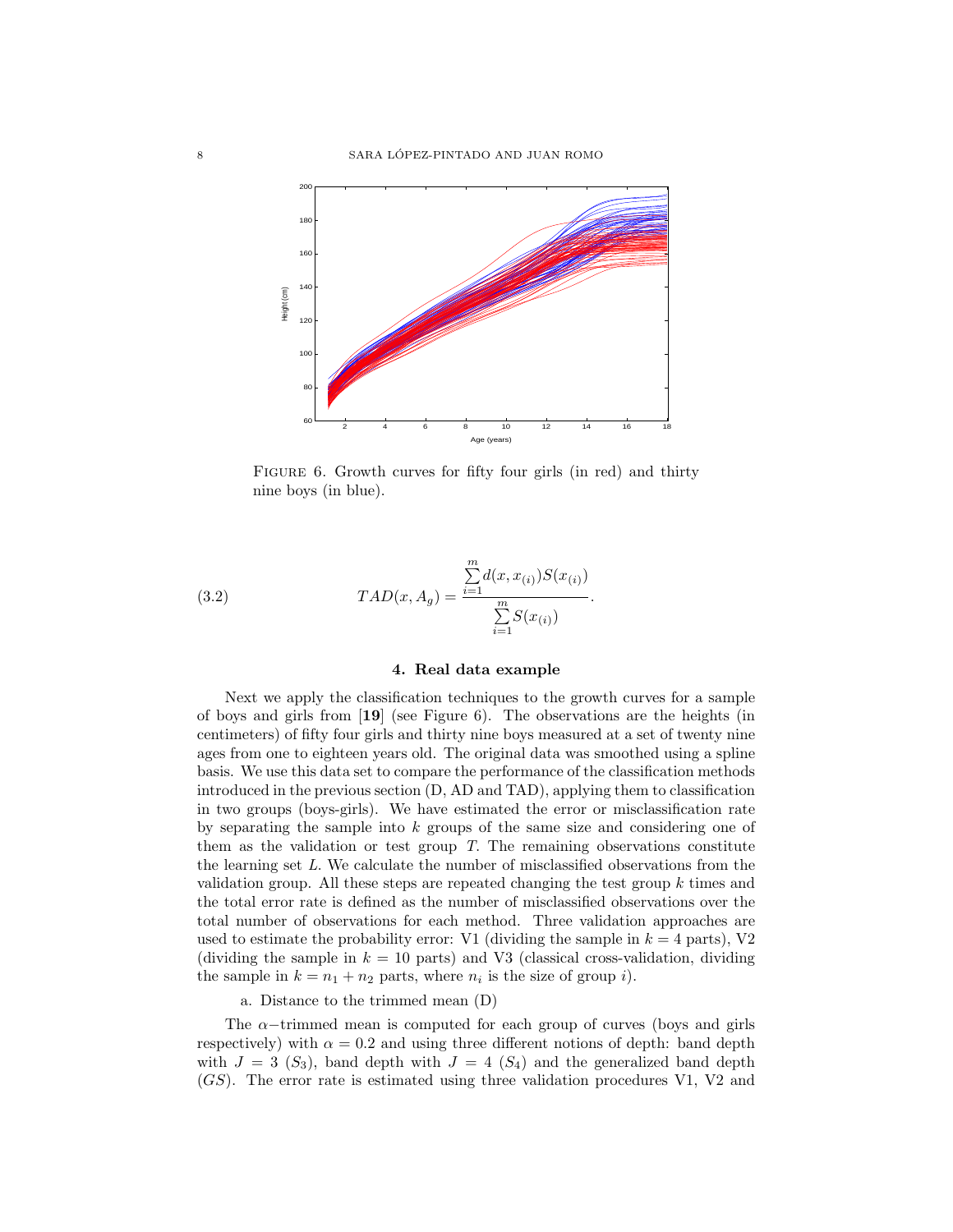Table 1. Error rate for the distance to the trimmed mean method D.

|          | DS3 | DS4 | ∣ DGS                                        | DМ |
|----------|-----|-----|----------------------------------------------|----|
| V1.      |     |     | $0.2374 \mid 0.2374 \mid 0.1486 \mid 0.2260$ |    |
| $\bf V2$ |     |     | $0.2488 \pm 0.2113 \pm 0.1768 \pm 0.2440$    |    |
| V3       |     |     | $0.1828 \pm 0.1828 \pm 0.1613 \pm 0.2258$    |    |

Table 2. Error rate for the weighted averaged distance method AD.

|    |                  |        | ADS3   ADS4   ADS4   ADS   DM |           |
|----|------------------|--------|-------------------------------|-----------|
| V1 | 0.2622           | 0.2508 | $\pm 0.1961$                  | 0.2395    |
|    | $V2 \mid 0.2565$ | 0.2565 | $\pm 0.1893$                  | 0.2315    |
| V3 | 0.2473           | 0.2473 | $\mid 0.1935 \mid$            | $+0.2258$ |

Table 3. Error rate for the trimmed weighted averaged distance method TAD.

|                           | TADS3  | <b>TADS4</b> | <b>TADGS</b> | DM     |
|---------------------------|--------|--------------|--------------|--------|
| V1                        | 0.2601 | 0.2601       | 0.2075       | 0.2260 |
| $\mathbf{V} \mathbf{2}^-$ | 0.2536 | 0.2536       | 0.1690       | 0.2363 |
| V3                        | 0.2436 | 0.2436       | 0.1690       | 0.2258 |

V3. Table 1 shows the error rates comparing the distance to the  $\alpha$ -trimmed mean (three first columns) and the distance to the mean.

b. Weighted averaged distance (AD)

Compute each data depth within its group and obtain the weighted averaged distance of every observation to each group as in (3.2). In a similar way to part a, we consider three validation procedures V1, V2 and V3 and the previous three definitions of depth (Table 2).

c. Trimmed weighted averaged distance (TAD)

This third classification method is a slight modification of AD. We consider only the  $m = 39$  deepest curves from each group to calculate the weighted averaged distance as in (3.2). The results of this discrimination procedure appear in Table 3.

The error rates are minimized for the generalized band depth in all three classification procedures (D, AD and TAD). Moreover, the best error rate is obtained with procedure D and depth  $GS$ .

In addition to calculating the error rate for the boys-girls growth curves example, we have also estimated the error distribution. One third of the sample (growth curves for boys and girls together) is randomly used as the test group and the remaining observations constitute the learning or training set. We have repeated this  $r = 50$  times and the error rate is computed each time for the different classification methods. In this example is convenient to apply TAD instead of AD because the sizes of the two groups of curves are not similar (fifty four girls versus thirty nine boys). The box-plots of the error distributions are represented in Figure 7 and the mean, first, second and third quartiles appear in Table 4.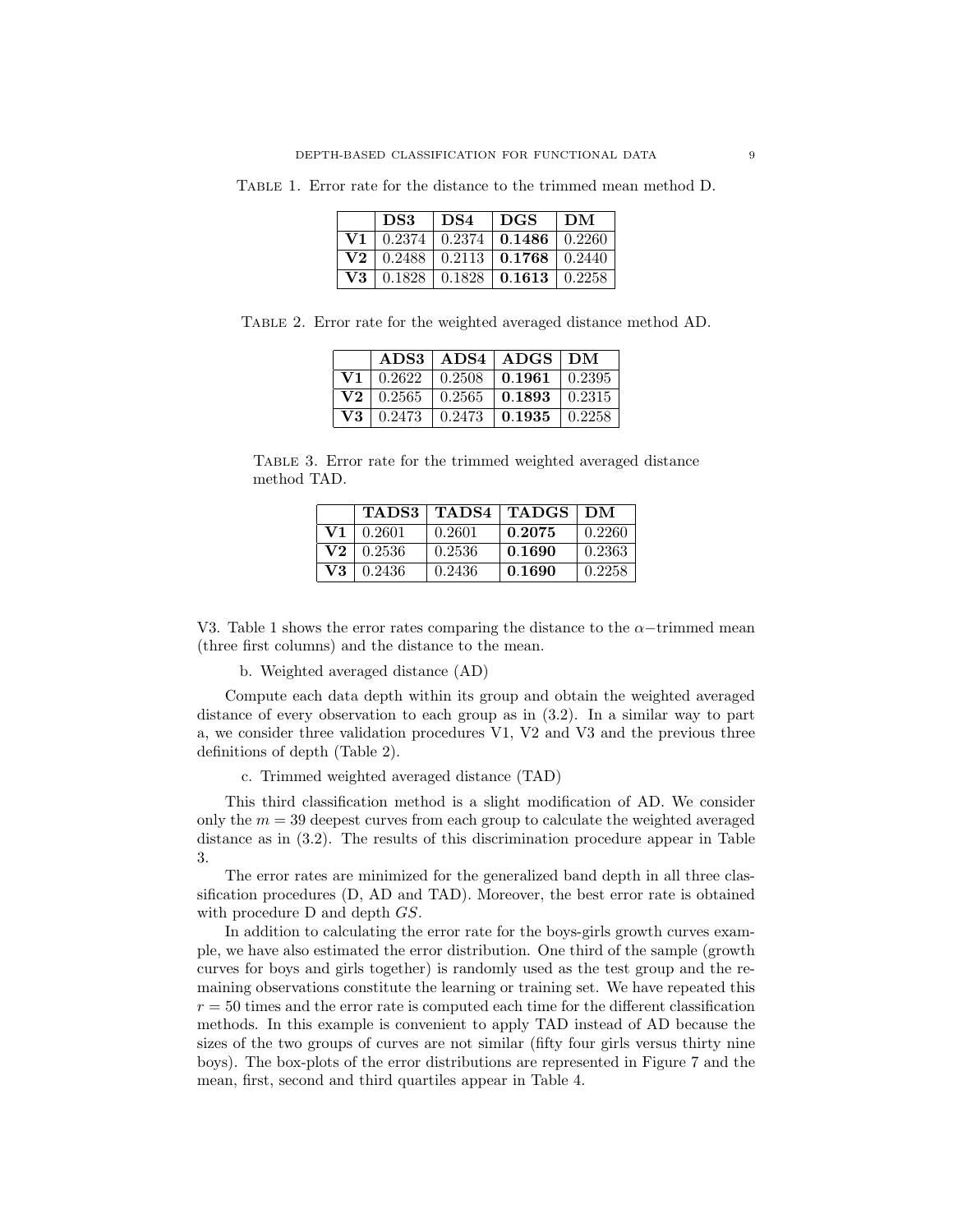

FIGURE 7. Error rate distribution for boys and girls growth curves. The classification procedures are: distance to the mean  $(DM)$ , distance to the 0.2-trimmed mean with  $S_3$ ,  $S_4$ ,  $GS$ ,  $(DS_3, DS_4,$  $DGS$ ) and trimmed weighted averaged distance with  $S_3$ ,  $S_4$ ,  $GS$ ,  $(TADS3, TADS4 \text{ and } TADOS).$ 

Table 4. Mean, first, second and third quartiles of the error rate distribution for the growth data.

|                 | mean   | q1     | q2     | q3     |
|-----------------|--------|--------|--------|--------|
| DM              | 0.2839 | 0.2581 | 0.2903 | 0.3226 |
| DS3             | 0.2710 | 0.2258 | 0.2903 | 0.3226 |
| DS <sub>4</sub> | 0.2694 | 0.2258 | 0.2903 | 0.3226 |
| <b>DGS</b>      | 0.2274 | 0.1935 | 0.2419 | 0.2581 |
| <b>TADS3</b>    | 0.3177 | 0.2742 | 0.3226 | 0.3710 |
| <b>TADS4</b>    | 0.3097 | 0.2581 | 0.3226 | 0.3548 |
| <b>TADGS</b>    | 0.2645 | 0.2258 | 0.2581 | 0.3226 |

The best results (minimum error rates) correspond to the distance to the trimmed mean, followed by the trimmed weighted averaged distance based both of them on the generalized band-depth.

#### 5. Simulation Results

We now illustrate the robustness of the classification techniques for functional data introduced above. To compare their behavior, we have simulated curves from several models with some type of contamination. There are different ways of contaminating a continuous process; among others, we will use the ones in [2]. In all cases analyzed below we have considered two models and simulated seventy curves from each one. The training set consists of thirty randomly chosen curves from each group and the remaining forty observations from each sample are the test group. This is repeated  $r = 50$  times and the error rates are computed. The methods used to classify are DM (distance to the mean), DS3 (distance to the trimmed mean based on  $S_3$ ), DS4 (distance to the trimmed mean based on  $S_4$ ), DGS (distance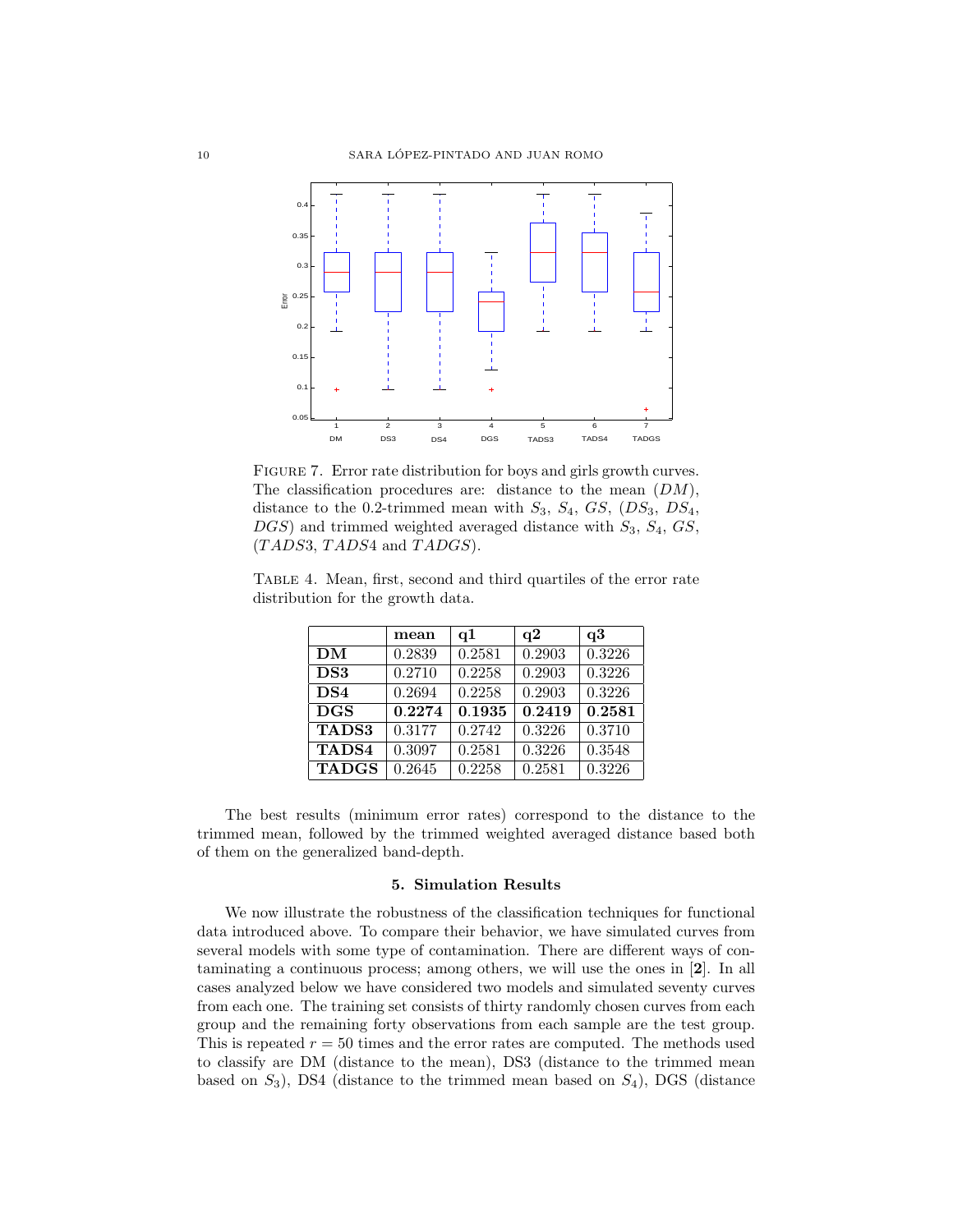

Figure 8. Box-plots of the error distribution for curves simulated from model A with  $\alpha = 0.2$ ,  $q = 0.05$  and  $M = 25$ .

to the trimmed mean based on GS), TADS3 (trimmed averaged distance based on  $S_3$ ), TADS4 (trimmed averaged distance based on  $S_4$ ) and TADGS (trimmed averaged distance based on GS). In all cases, the trimmed averaged distance is calculated with  $m = 30$ .

Model A (Asymmetric contamination). Consider two gaussian processes with the same covariance function but different mean function, and with some contaminated observations in the second process,

$$
X_i(t) = f(t) + \varepsilon_i
$$
  
\n
$$
Y_i(t) = g(t) + \varepsilon_i + c_i M,
$$

where  $\varepsilon$  is a gaussian process with zero mean and covariance function

(5.1) 
$$
\gamma(t,s) = 0.25 * \exp\{-|t-s|^2\}
$$

 $f(t) = 4t, g(t) = 7t, c<sub>i</sub>$  takes the value 1 with probability q and 0 with probability  $1-q$  and M is the contamination size. The simulation results are obtained following the procedure described above. Figure 8 and Table 5 show the errors distributions based on the different classification methods introduced previously. The trimmed mean is computed with  $\alpha = 0.2$ ,  $q = 0.1$  and the contamination size M is 25. The best error rate is obtained with DGS followed by TADGS.

,

Model A simulation has been repeated with  $q = 0.1$  and the error distribution is represented in Figure 9. The best results again correspond to DGS and TADGS.

Model B (Symmetric contamination). A symmetric contamination can be introduced by considering

$$
X_i(t) = f(t) + \varepsilon_i
$$
  
\n
$$
Y_i(t) = g(t) + \varepsilon_i + c_i \sigma_i M,
$$

where  $\varepsilon_i$  is a gaussian process with covariance function (5.1),  $c_i$  and M are defined as in model A and  $\sigma_i$  is a sequence of random variables independent from  $c_i$  taking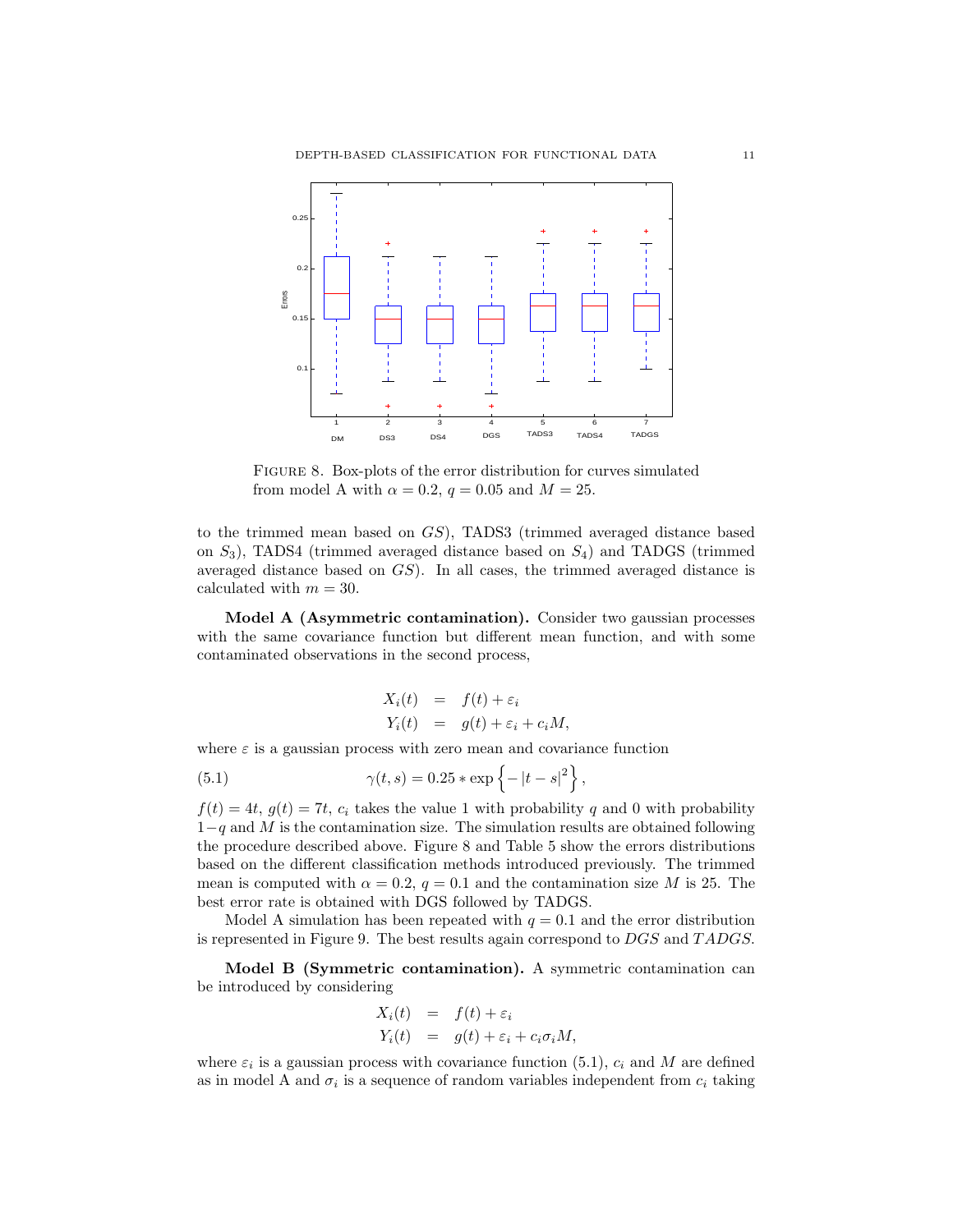|                 | mean   | q1     | q2     | q3     |
|-----------------|--------|--------|--------|--------|
| DM              | 0.1772 | 0.15   | 0.175  | 0.2125 |
| DS3             | 0.1455 | 0.125  | 0.15   | 0.1625 |
| DS <sub>4</sub> | 0.1458 | 0.125  | 0.15   | 0.1625 |
| <b>DGS</b>      | 0.1450 | 0.125  | 0.15   | 0.1625 |
| <b>TADS3</b>    | 0.16   | 0.1375 | 0.1625 | 0.1750 |
| TADS4           | 0.1597 | 0.1375 | 0.1625 | 0.1750 |
| <b>TADGS</b>    | 0.1605 | 0.1375 | 0.1625 | 0.1750 |

Table 5. Mean, first, second and third quartiles of the error distribution for model A with  $q = 0.05$ .



Figure 9. Box-plots of the error distribution for curves simulated from model A with  $\alpha = 0.2$ ,  $q = 0.1$  and  $M = 25$ .

Table 6. Mean, first, second and third quartiles of the error distribution in model B.

|                 | mean   | q1     | q2     | q3     |
|-----------------|--------|--------|--------|--------|
| DM              | 0.1970 | 0.1167 | 0.1667 | 0.2417 |
| DS3             | 0.1567 | 0.1333 | 0.15   | 0.1833 |
| DS <sub>4</sub> | 0.1528 | 0.1250 | 0.15   | 0.1750 |
| <b>DGS</b>      | 0.1447 | 0.1167 | 0.15   | 0.1667 |
| <b>TADS3</b>    | 0.1677 | 0.1333 | 0.1667 | 0.2    |
| TADS4           | 0.1630 | 0.1333 | 0.1667 | 0.1917 |
| <b>TADGS</b>    | 0.1572 | 0.1333 | 0.1583 | 0.1833 |

values 1 and  $-1$  with probability 1/2. Figure 10 and Table 6 show the error distribution using different classification procedures  $(DM, DS_3, DS_4, DGS, TADS_3,$ TADGS) with  $\alpha = 0.2$ ,  $q = 0.1$  and  $M = 25$ . The minimum error rate is obtained with DGS followed by DS3.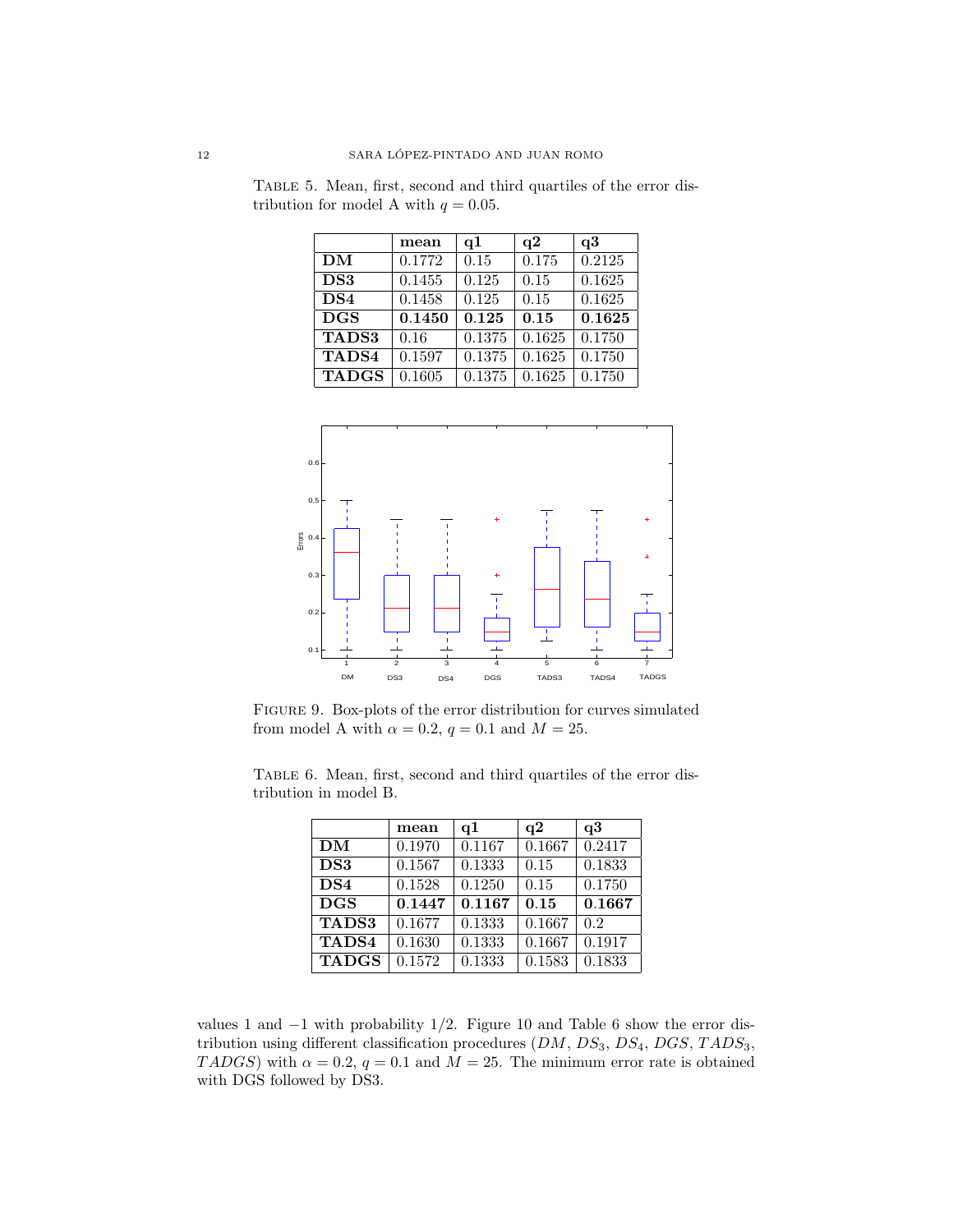

Figure 10. Box-plots of the error distribution for data simulated from model B with  $\alpha = 0.2$ ,  $q = 0.1$ , and  $M = 25$ .



Figure 11. Box-plots of the error distribution for simulated data from model C with  $\alpha = 0.2$ ,  $q = 0.1$ , and  $M = 25$ .

Model C (Partially contaminated model). The partially contaminated model can be expressed as

$$
X_i(t) = f(t) + \varepsilon_i
$$
  
\n
$$
Y_i(t) = \begin{cases} g(t) + \varepsilon_i + c_i \sigma_i M & \text{for } t \ge T_i \\ g(t) + \varepsilon_i, & \text{for } t < T_i, \end{cases}
$$

where  $c_i$ ,  $\sigma_i$  and M are defined as above and  $T_i$  is a random number generated from a uniform distribution on  $[0, 1]$ .

The box-plots of the error distribution for data simulated from model C can be seen in Figure 11. The mean, first, second and third quartiles of the error distribution are represented in Table 7. In this case, the best result is obtained with DS3.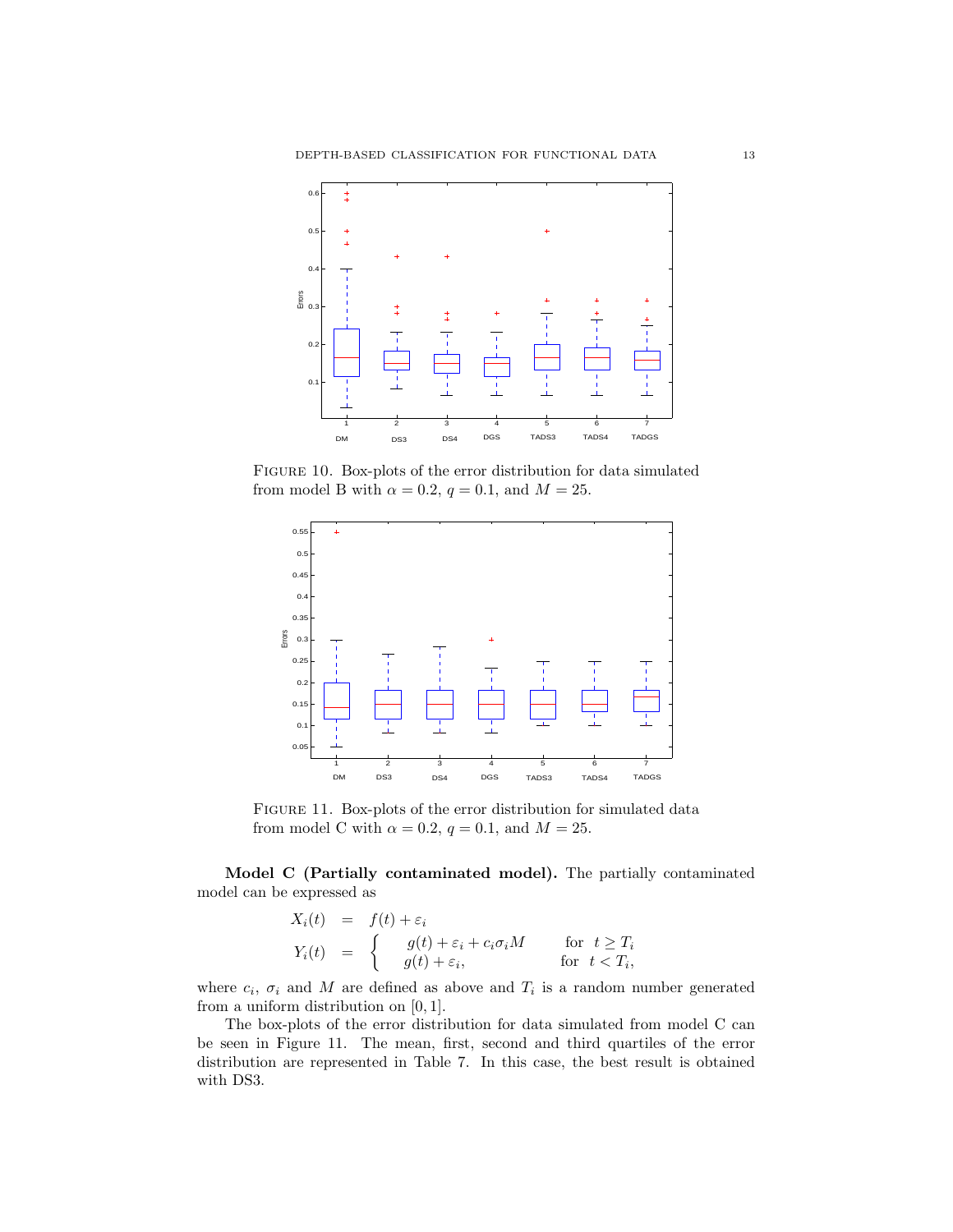|                 | mean   | q1     | q2     | q3     |
|-----------------|--------|--------|--------|--------|
| <b>DM</b>       | 0.1617 | 0.1167 | 0.1417 | 0.2    |
| DS3             | 0.1540 | 0.1167 | 0.15   | 0.1833 |
| DS <sub>4</sub> | 0.1563 | 0.1167 | 0.15   | 0.1833 |
| <b>DGS</b>      | 0.1577 | 0.1167 | 0.15   | 0.1833 |
| <b>TADS3</b>    | 0.1567 | 0.1167 | 0.15   | 0.1833 |
| TADS4           | 0.1573 | 0.1333 | 0.15   | 0.1833 |
| <b>TADGS</b>    | 0.1663 | 0.1333 | 0.1667 | 0.1833 |

Table 7. Mean, first, second and third quartiles of the error distribution for model C.



Figure 12. Box-plots of the error distribution for simulated data from model D with  $\alpha = 0.2$ ,  $q = 0.1$ , and  $M = 25$ .

Model D (Peaks contaminated model). The fourth model is contaminated with peaks and is given by

$$
X_i(t) = f(t) + \varepsilon_i
$$
  
\n
$$
Y_i(t) = g(t) + \varepsilon_i + c_i M \quad \text{for } T_i \le t \le T_i + l \text{ and}
$$
  
\n
$$
Y_i(t) = g(t) + \varepsilon_i \quad \text{for } t \notin [T_i, T_i + l],
$$

where  $c_i$  is defined as in previous model,  $l = 2/30$  and  $T_i$  is a random number generated from a uniform distribution on  $(0, 1-l)$ . The idea underlying this model is to contaminate it only during a short interval of length l.

As shown in Figure 12 and Table 8, in model D the methods based on  $S_3$  and  $S_4$  give, in contrast with models A-C, significantly better error rates than the ones based on GS. This is caused by the type of contamination considered in this last case; when the contamination occurs only in a short interval of the domain of the curve, the band depth of the contaminated curves is low, but the generalized band depth can still be high by definition. Therefore, classification procedures based on GS are less robust in this situation.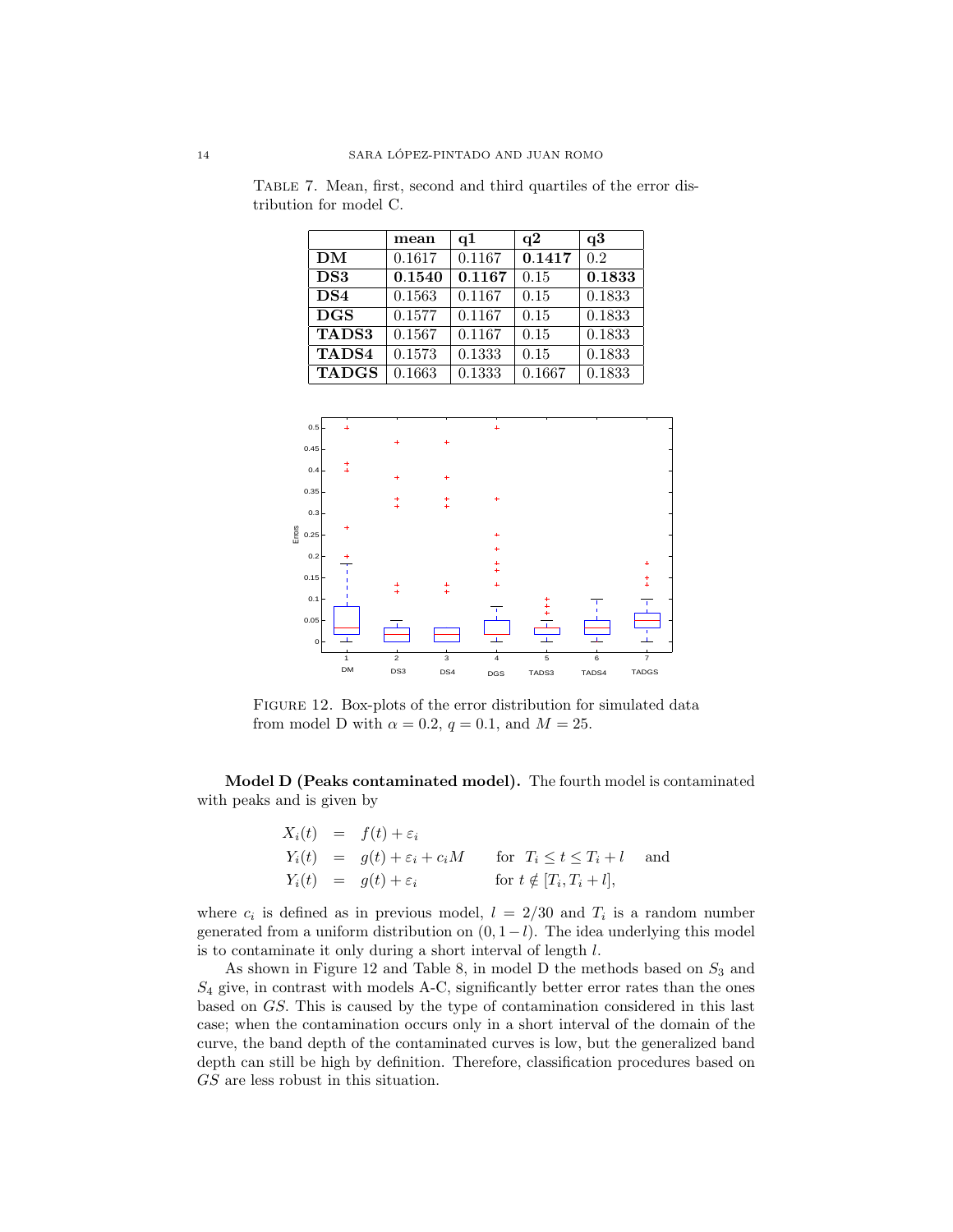|                 | mean   | q1     | q2     | q3     |
|-----------------|--------|--------|--------|--------|
| DM              | 0.0710 | 0.0167 | 0.0333 | 0.0833 |
| DS3             | 0.0487 | 0      | 0.0167 | 0.0333 |
| DS <sub>4</sub> | 0.0477 | 0      | 0.0167 | 0.0333 |
| <b>DGS</b>      | 0.077  | 0.0167 | 0.0167 | 0.05   |
| <b>TADS3</b>    | 0.0303 | 0.0167 | 0.0333 | 0.0333 |
| TADS4           | 0.0310 | 0.0167 | 0.0333 | 0.05   |
| <b>TADGS</b>    | 0.0540 | 0.0333 | 0.05   | 0.0667 |

Table 8. Mean, first, second and third quartiles of the error distribution for model D.

Interestingly, in all models considered (A-D), the depth-based classification methods perform better than the distance to the mean (which is the worst method due to contamination).

#### 6. Conclusions

Nonparametric robust classification procedures for functional data have been proposed and analyzed. These methods are based on the notion of depth for functional observations and the definitions introduced in [17] have been used throughout the paper. The idea of depth provides a criterion to order a sample of curves from center-outward and robust location estimates, such as the trimmed mean, are defined for functional data. Classic discriminant techniques (for example calculating the distance to the mean curve in each group) can be modified by using the trimmed mean instead of the mean as a representative element from each cluster. In addition, a second method of classification using a weighted averaged distance, with weights depending on depth, is also proposed. The good behavior in terms of robustness of the new procedures is illustrated using a real data example and also simulated data from contaminated processes. Interesting topics that could be addressed in the future are the analysis of some theoretical properties of these new classification procedures and their comparison with those already studied in the literature (see e.g.  $[3]$ ,  $[4]$  and  $[9]$ ). Also, depth-based clustering methods for functional data extending the ideas in [10] and [11] could be considered.

#### References

- [1] C. Abraham, P. A. Cornillon, E. Matzner and N. Molinari, Unsupervised curve clustering using B-splines, Scandinavian Journal of Statistics 30 (2003), 581-596.
- [2] R. Fraiman and G. Muniz, Trimmed means for functional data, Test 10 (2001), 419–440.
- [3] F. Ferraty and P. Vieu, Curves discrimination: a nonparametric functional approach, Computational Statistics and Data Analysis 44 (2003), 161-173.
- [4] F. Ferraty and P. Vieu, Nonparametric models for functional data with applications in regression, time series prediction and curves discrimination, Journal of Nonparametric Statistic 16 (2004), 111–125.
- [5] A. K. Ghosh and P. Chaudhuri, On maximum depth and related classifiers, Scandinavian Journal of Statistics 32 (2005), 327–350.
- [6] A. K. Ghosh and P. Chaudhuri, On data depth and distribution-free discriminant analysis using separating surfaces, Bernoulli 11 (2005), 1–27.
- [7] P. Hall, D. S. Poskitt and B. Presnell, A functional data-analytic approach to signal discrimination, Technometrics 43 (2001), 1–9.